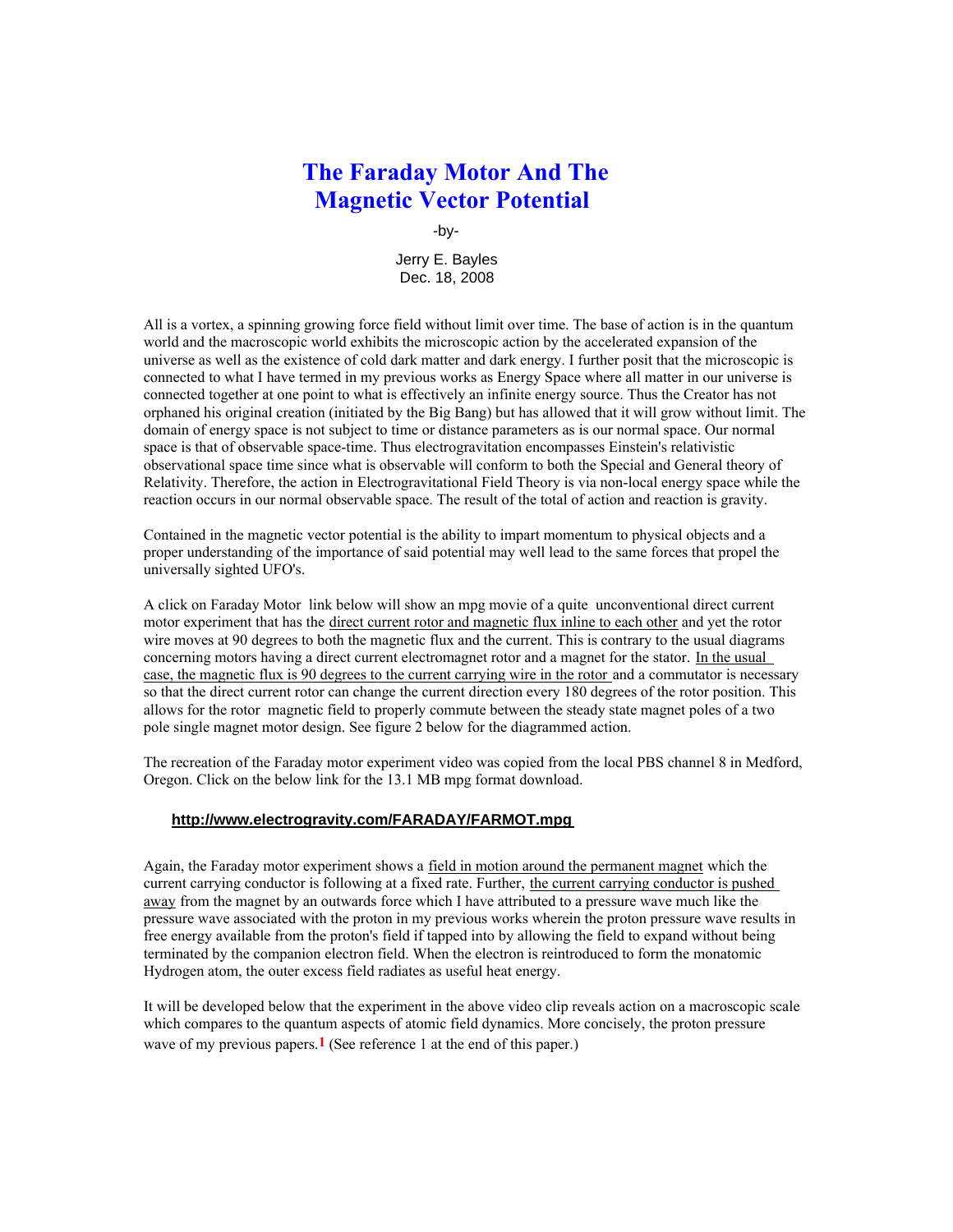Below is a diagram of the Faraday motor experiment in terms of the field action.

### **Figure 1**



The A vector is in the direction of current flow and in general is in the direction of momentum related to mass as well as charge. Thus it unites charge and matter into its vector momentum. Further, the A vector cannot be shielded against and moves through ferrous and non ferrous metals as easily as through free space. It is therefore a good candidate for being part of the mechanics of electrogravitational actionreaction since it is known that the gravitational action also cannot be shielded against by ferrous or nonferrous means.

It is of interest that the A vector is fundamentally the permeability of the medium times current. Specifically, the basic quantum units of electrogravitation can be stated as shown below that will then yield fundamental values for the least quantum of the electrogravitational A vector. It is also of interest that charge times the A vector yields momentum and current times the A vector yields force. It will be shown below that this leads us to the fact that an ordinary magnet is continuously radiating a pressure wave outwards that has a rotational vector that resembles a spiral when viewed from the top or bottom of the magnetic poles.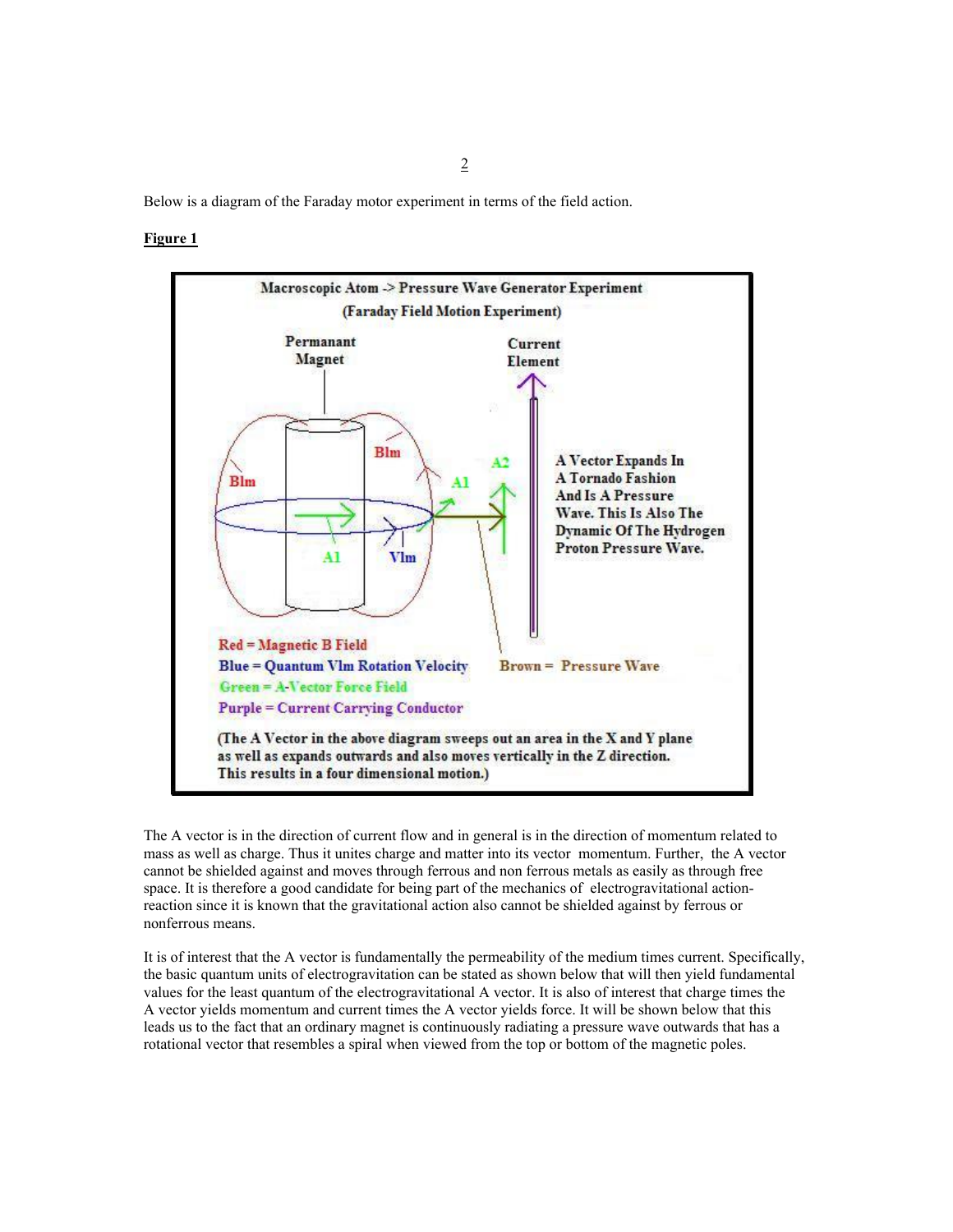# <sup>3</sup> **Statement Of Parameters**

c := 2.997924580  $\cdot 10^{08} \cdot \frac{m}{\text{sec}}$ 

$$
f_{LM} := 1.003224805 \cdot 10^{01} \cdot Hz
$$
\n
$$
\alpha := 7.297353080 \cdot 10^{-03}
$$
\n
$$
V_{LM} := (\sqrt{\alpha}) \cdot 1 \cdot m \cdot sec^{-1}
$$
\n
$$
h := 6.626075500 \cdot 10^{-34} \cdot joule - sec
$$
\n
$$
m_e := 9.109389700 \cdot 10^{-31} \cdot kg
$$
\n
$$
\lambda_{LM} := \frac{h}{m_e \cdot v_{LM}}
$$
\n
$$
R_{n1} := 5.291772490 \cdot 10^{-11} \cdot m
$$
\n
$$
h_{n2} = 2 \cdot \pi \cdot R_{n1}
$$
\n
$$
R_{n2} = 2 \cdot 10^{-31} \cdot kg
$$
\n
$$
R_{n3} = 8.5149954162 \times 10^{-3} \text{ m}
$$
\n
$$
R_{n4} = 8.5149954162 \times 10^{-3} \text{ m}
$$
\n
$$
R_{n5} = 1000 \text{ m}
$$
\n
$$
R_{n6} = 1000 \text{ m}
$$
\n
$$
R_{n7} = 1000 \text{ m}
$$
\n
$$
R_{n8} = 1000 \text{ m}
$$
\n
$$
R_{n9} = 1000 \text{ m}
$$
\n
$$
R_{n1} = 5.291772490 \cdot 10^{-11} \cdot m
$$
\n
$$
R_{n1} = 2 \cdot \pi \cdot R_{n1}
$$
\n
$$
R_{n1} = 2 \cdot \pi \cdot R_{n1}
$$
\n
$$
R_{n2} = 2 \cdot \pi \cdot R_{n2}
$$
\n
$$
R_{n3} = 2 \cdot \pi \cdot R_{n1}
$$
\n
$$
R_{n4} = 2 \cdot \pi \cdot R_{n1}
$$
\n
$$
R_{n4} = 2 \cdot \pi \cdot R_{n2}
$$
\n
$$
R_{n5} = 2 \cdot \pi \cdot R_{n4}
$$
\n
$$
R_{n6} = 2 \cdot 1
$$

There exists a frequency  $f_{MG}$  that is related the to wavelength of the n1 energy level of the Bohr Hydrogen atom and the least quantum electrogravitational velocity  $v_{LM}$  and also is related to the speed of light c.

Speed of light in free space.

$$
f_{\text{MG}} := \frac{v_{\text{LM}}}{\lambda_{\text{n1}}}
$$
 where  $f_{\text{MG}} = 2.5692220900 \times 10^8 \text{ Hz}$  2)

Also related to the frequency  $f_{MG}$  is a wavelength  $\lambda_{MG}$  that is derived as:

$$
\lambda_{\text{MG}} \coloneqq \frac{c}{f_{\text{MG}}} \qquad \text{where} \qquad \lambda_{\text{MG}} = 1.1668608143 \times 10^0 \,\text{m} \tag{3}
$$

Finally, it is demonstrated that  $\lambda_{MG}$  is also related to  $\lambda_{LM}$  by the fine structure constant  $\alpha$ :

$$
\frac{\lambda_{\text{LM}}}{\lambda_{\text{MG}}} = 7.2973531307 \times 10^{-3} \text{ where } \alpha = 7.2973530800 \times 10^{-3}
$$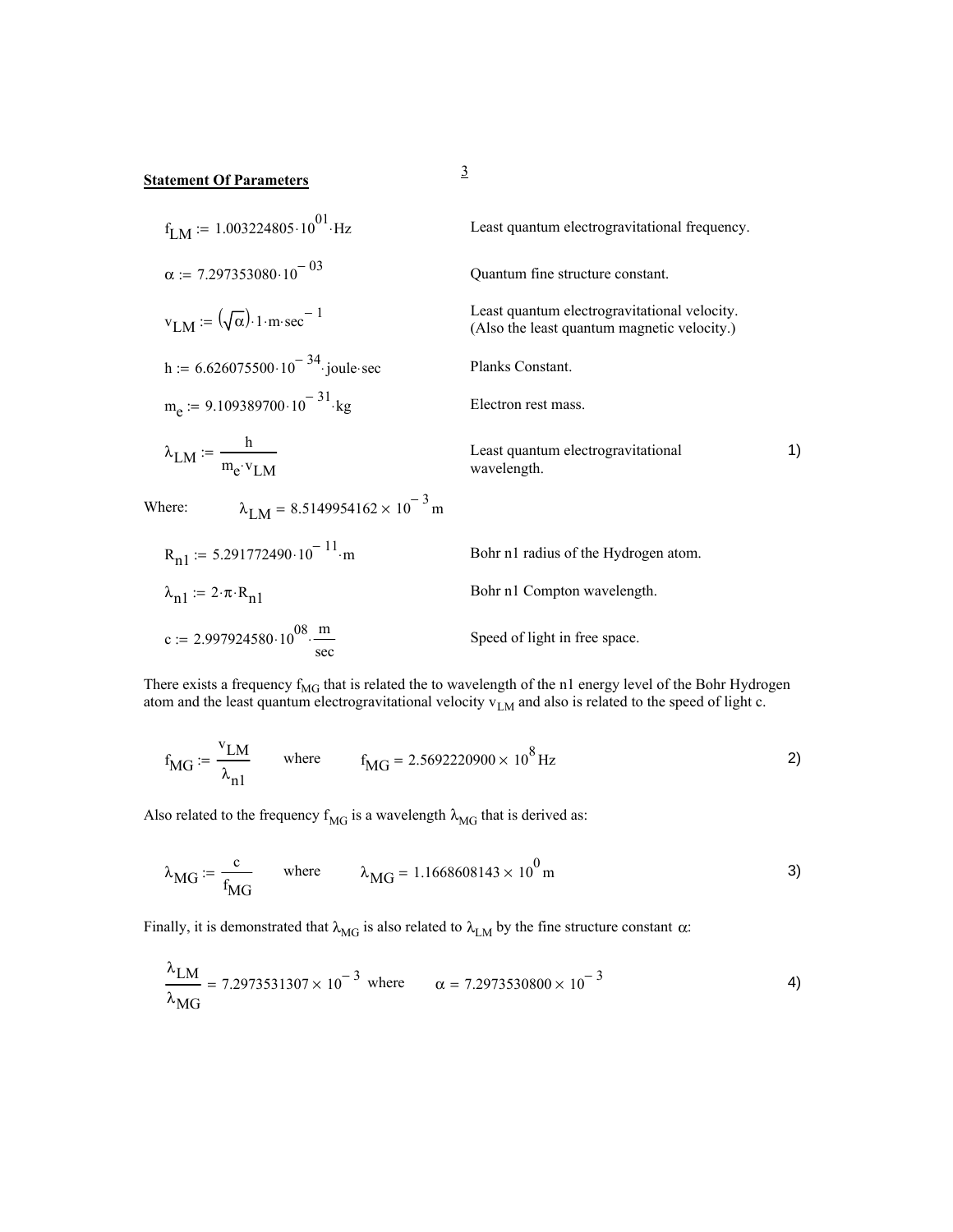The least quantum electrogravitational parameters are unified with the DeBroglie parameters of the atomic scale and with the free space electromagnetic parameters by a single frequency  $f_{\text{MG}}$  as demonstrated above. Therefore, it may be considered as a key to operation of the necessary force fields of electrogravitational control as well as energy induction from energy space by the magnetic field.

In figure 1 above there is shown a pressure wave associated with the magnetic potential A vector and the magnetic flux B field. The A vector and the B vector are normal (90 degrees) to each other and both are also normal to the outwards moving pressure wave. The outwards moving pressure wave can be considered to move at the speed of light. The A vector can be associated with the least quantum electrogravitational velocity  $v_{LM}$ . Finally, the B field can be considered as being associated with a phase velocity derived from the speed of light squared divided by  $v_{LM}$  which is considered herein to be a group velocity.

The phase velocity associated with the magnetic flux represented by the letter B is:

$$
v_{\rm BP} := \frac{c^2}{v_{\rm LM}}
$$
 where,  $v_{\rm BP} = 1.0521041311 \times 10^{18} \frac{\text{m}}{\text{s}}$  5)

The phase velocity above is large indeed and represents the speed that the magnetic flux attains in order to close the loop that defines a magnetic line of force. The slow orthogonal rotational motion of the B field is represented by the  $v_{LM}$  velocity which is the group velocity. The square root of the product of the group and phase velocities is the speed of light c which represents the speed of the outgoing pressure wave as shown in figure 1 above.

$$
\sqrt{\text{v}_{LM} \cdot \text{v}_{BP}} = 2.9979245800 \times 10^8 \frac{\text{m}}{\text{s}} \qquad \text{where,} \qquad \text{c} = 2.9979245800 \times 10^8 \frac{\text{m}}{\text{s}} \tag{6}
$$

It turns out that the Compton time of the electron times the phase velocity of the magnetic field B yields the least quantum electrogravitational wavelength  $\lambda_{LM}$ .

$$
t_e := \frac{h}{m_e \cdot c^2}
$$
 where,  $t_e = 8.0933009996 \times 10^{-21} s$  7)

and where, 
$$
t_e v_{BP} = 8.5149954162 \times 10^{-3} m
$$
 and  $\lambda_{LM} = 8.5149954162 \times 10^{-3} m$  8)

The ability of the magnetic field to grow without limit throughout all of space is proof of the free energy available in the field which in my conceptual view comes from energy space which is that same space that supplied the energy to initiate the Big Bang in the very beginning of the universe. That same energy space is still supplying energy via the fields of the basic particles and as a result may end up as the so called dark energy that is causing the accelerated expansion of the universe. It is my postulate that it is the centers of the charged particles that is connected to energy space in a pulsed gate fashion similar to what is called in transient analysis mathematics the weighted impulse function which is a form of the Dirac delta function. It has been demonstrated that a strong enough magnetic field can suspend a live frog with the associated pressure wave of that same field without harming the frog. The pressure wave works on the individual particles on the quantum scale in a collective manner much as gravity does.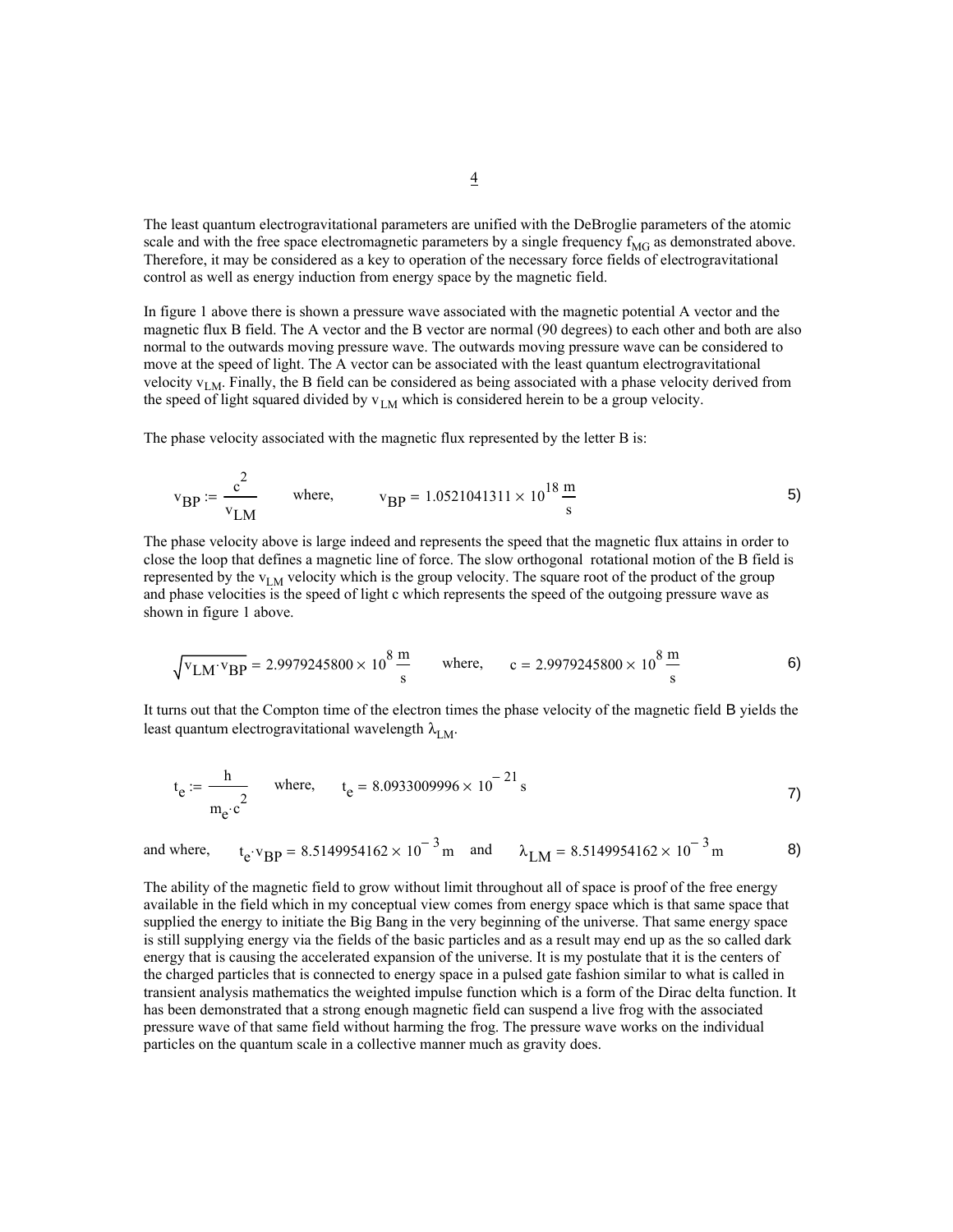It is reasonable to assign a medium specific to the electrogravitational action field which is different than the free space permeability  $\mu_0$ . For instance, there is a least quantum inductance that can be derived from the quantum hall ohm and the fundamental electrogravitational rotation frequency  $f_{LM}$  as follows:

Let:  $R_Q = 2.581280560 \cdot 10^{04}$  ohm Quantum Hall ohm.

Then: 
$$
L_Q := \frac{R_Q}{f_{LM}}
$$
 or,  $L_Q = 2.5729831909 \times 10^3$  henry Now also let:

 $\Phi_0 = 2.067834610 \cdot 10^{-15}$  weber Fluxoid quantum  $q_0 = 1.602177330 \cdot 10^{-19}$  coul Electron charge.

Then an alternate L solution: 
$$
L_{Qalt} := \frac{2 \cdot \Phi_0}{q_0 \cdot f_{LM}}
$$
 where,  $L_{Qalt} = 2.5729832061 \times 10^3$  henry 10)

Permeability is expressed in henry per meter units so the above inductance is divided by  $\lambda_{MG}$  to arrive at:

$$
\mu_{LM} := \frac{L_Q}{\lambda_{MG}}
$$
 or,  $\mu_{LM} = 2.2050472168 \times 10^3 \frac{\text{henry}}{\text{m}}$  (11)

Compare the electrogravitational permeability result with the free space electromagnetic result:

$$
\mu_0 := 1.256637061 \cdot 10^{-06} \cdot \frac{\text{henry}}{\text{m}}
$$
 Magnetic permeability of free space.

In the above we are dealing with one electron. The results will be much larger when dealing with a number of electrons equal to 1 amp per second past a given point.

Let N = the number of amps which will initially be set as 1 for this work.  $N := 1.0$  amp

$$
N_{\text{amp}} := N \cdot \frac{1 \cdot \text{sec}}{q_0}
$$
  $N_{\text{amp}} = 6.2415063631 \times 10^{18}$  electrons per second.

From the above parameters, we may now define the A and B vectors and current fields as follows:

$$
i_{LM} := q_0 \cdot f_{LM} \cdot N_{amp}
$$
  $i_{LM} = 1.0032248050 \times 10^1$ amp (13)

$$
A_{LM} := \mu_{LM} \cdot i_{LM} \qquad A_{LM} = 2.2121580641 \times 10^4 \frac{\text{weber}}{\text{m}} \tag{14}
$$

$$
B_{LM} := \frac{\mu_{LM} \cdot i_{LM}}{\lambda_{MG}} \qquad B_{LM} = 1.8958199959 \times 10^4 \frac{\text{weber}}{\text{m}^2} \qquad (15)
$$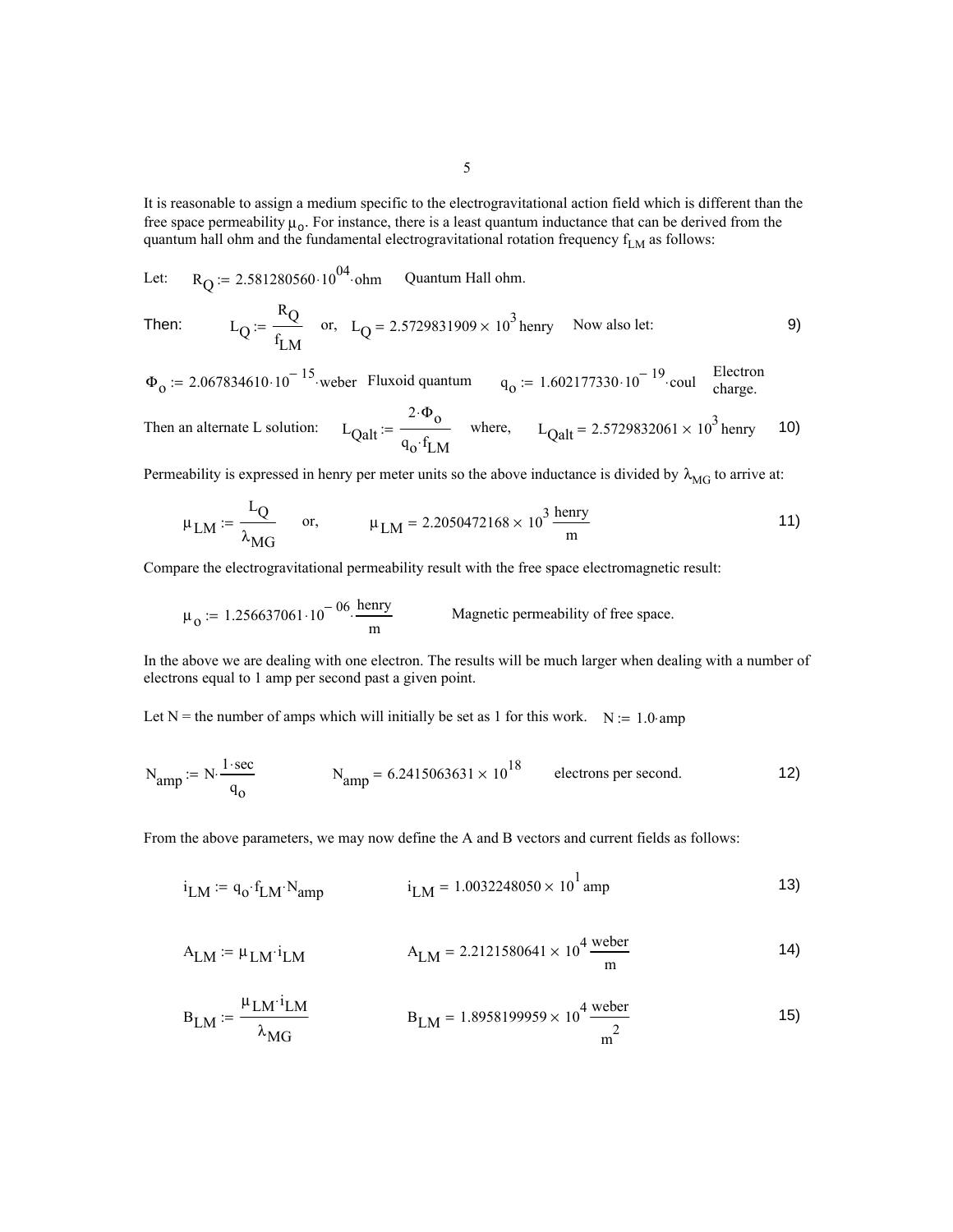An alternate method for B based on the permeability of free space is:

$$
B_{\mu o} := \frac{\mu_0 \cdot i_{LM}}{4 \cdot \pi \cdot R_{n1}} \quad \text{where,} \quad B_{\mu o} = 1.8958199857 \times 10^4 \frac{\text{weber}}{\text{m}^2} \tag{16}
$$

Note that  $R_{n1}$  times  $\alpha$  is the Compton radius of the electron.

Then finally, the pressure wave is found to be the cross product of A and B as:

$$
S_{P1} := \begin{pmatrix} 0. \frac{\text{wober}}{\text{m}} \\ -A_{LM} \\ 0. \frac{\text{weber}}{\text{m}} \end{pmatrix} \times \begin{pmatrix} 0. \frac{\text{weber}}{\text{m}^2} \\ 0. \frac{\text{weber}}{\text{m}^2} \\ B_{\mu \text{o}} \end{pmatrix} \times S_{P1} = \begin{pmatrix} -4.1938534695 \times 10^8 \\ 0.0000000000 \times 10^0 \\ 0.0000000000 \times 10^0 \end{pmatrix} \text{henry-Pa} \tag{7}
$$

(The above vectors are in the Cartesian coordinate system, X, Y and Z from top to bottom respectively.)

The above result is very large and may not observed with the geometry and current parameters being used above. Therefore, a mixed form of B where  $u_0$  and the quantum and electromagnetic geometrical parameter  $\lambda_{\text{MG}}$  can be used instead.

$$
B_{\mu\no\lambda MG} := \frac{\mu_0 \cdot i_{LM}}{\lambda_{MG}} \qquad B_{\mu o\lambda MG} = 1.0804111811 \times 10^{-5} \frac{\text{wober}}{\text{m}^2} \qquad (18)
$$
  
\n
$$
S_{P2} := \begin{pmatrix} 0 \cdot \frac{\text{weber}}{\text{m}} \\ -A_{LM} \\ 0 \cdot \frac{\text{weber}}{\text{m}} \end{pmatrix} \times \begin{pmatrix} 0 \cdot \frac{\text{weber}}{\text{m}^2} \\ 0 \cdot \frac{\text{weber}}{\text{m}^2} \\ 0 \cdot \frac{\text{weber}}{\text{m}^2} \end{pmatrix} \qquad \text{where,} \qquad S_{P2} = \begin{pmatrix} -2.3900403067 \times 10^{-1} \\ 0.0000000000 \times 10^{0} \\ 0.0000000000 \times 10^{0} \end{pmatrix} \text{henry-Pa} \qquad (19)
$$

The above result in  $S_{p2}$  is much less than for  $S_{p1}$  and is more of an expected result.

The pressure wave will increase as the square of the current. For a 100 ampere current, the value in  $S_{P2}$  will be 10,000 times larger. The conclusion is obvious. This approach is enough to lift a large craft with ease.

**To use the pressure wave, asymmetry can be introduced by an adjacent current element as shown in figure 1**. The adjacent current element may be used to cause a directional projection of the force field resulting from the pressure wave and the fixed current element. This current element can also move if free to do so as shown in the video link above.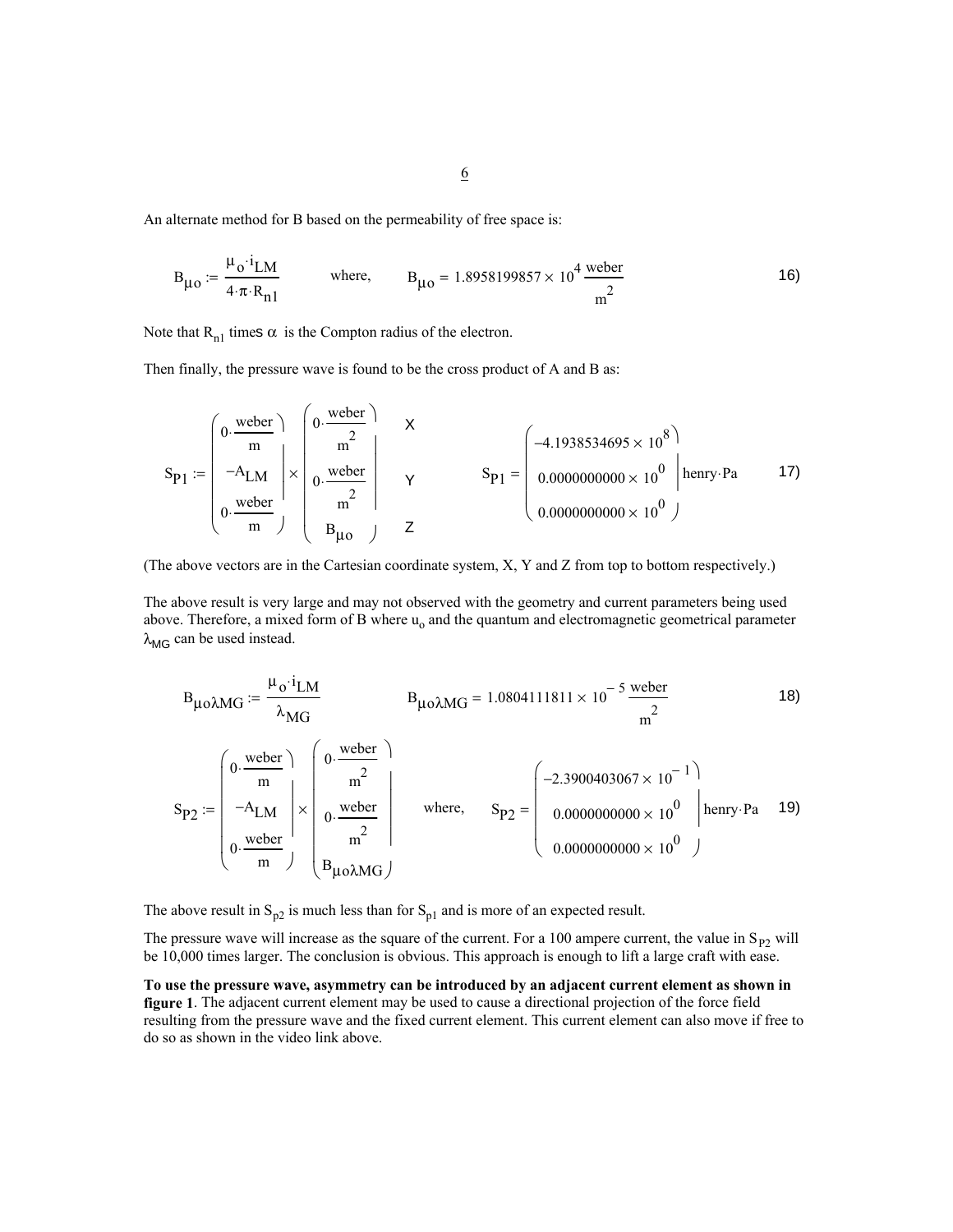The external current element can be used to introduce asymmetry into the uniform pressure field and therefore cause a force unbalance that can do work on the system so as to move it in the desired direction.

$$
S_{\text{Dir}} := \begin{pmatrix} 0. \frac{\text{weber}}{m} \\ -A_{\text{LM}} \\ 0. \frac{\text{weber}}{m} \end{pmatrix} \times \begin{pmatrix} 0. \frac{\text{weber}}{m^2} \\ 0. \frac{\text{weber}}{m^2} \\ 0. \frac{\text{weber}}{m} \end{pmatrix} \times \begin{pmatrix} 0. \frac{\text{weber}}{m^2} \\ B_{\mu\text{o}\lambda\text{MG}} \\ 0. \frac{\text{weber}}{m^2} \end{pmatrix} \times \begin{pmatrix} 0. \frac{\text{weber}}{m^2} \\ B_{\mu\text{o}\lambda\text{MG}} \\ 0. \frac{\text{weber}}{m^2} \end{pmatrix} \quad S_{\text{Dir}} = \begin{pmatrix} 0.0000000000 \times 10^0 \\ 0.0000000000 \times 10^0 \\ -2.5822262705 \times 10^{-6} \end{pmatrix} \quad \text{and} \quad S_{\text{Dir}} = \begin{pmatrix} 0.000000000 \times 10^0 \\ 0.000000000 \times 10^0 \\ -2.5822262705 \times 10^{-6} \end{pmatrix}
$$

The outward moving pressure wave is divorced from the magnetic field proper and therefore can be used to move the entire system via Newton's law of every action engenders an opposite and equal reaction even if the magnet and the current are connected to a common support. This is by reason that the pressure wave has its own inertia and can be regarded as a separate entity, much as for a photon. The result above now varies as the cube of the current. The negative result is for a downward moving force field pressure wave.

The pressure wave can be examined for the reaction pressure for a range of 1 to 100 amperes:

Let  $\Delta N$  = the range variable multiplier of amperage.  $\Delta N = 1.00, 1.01, 10$ 

Then: 
$$
N_{amp}(\Delta N) := 1 \cdot \frac{amp\sec}{q_0} \cdot \Delta N
$$
 (21)

From the above variable current parameters, we may now define the variables of the current  $\Delta i_{LM}$  as well as the associated ∆A and ∆B vectors as follows:

$$
i_{LM}(\Delta N) := q_o \cdot f_{LM} \cdot N_{amp}(\Delta N) \quad A_{LM}(\Delta N) := \mu_{LM} \cdot i_{LM}(\Delta N) \quad B_{\mu o\lambda MG}(\Delta N) := \frac{\mu_o \cdot i_{LM}(\Delta N)}{\lambda_{MG}}
$$

The resulting vertical force field is defined between 10 and 100 amperes as:

[ Magnet Pressure Wave Field ] [ Current Rod ]

$$
S_{\text{Dir}}(\Delta N) := \begin{pmatrix} 0 \cdot \frac{\text{weber}}{m} \\ -A_{\text{LM}}(\Delta N) \\ 0 \cdot \frac{\text{weber}}{m} \end{pmatrix} \times \begin{pmatrix} 0 \cdot \frac{\text{weber}}{m^2} \\ 0 \cdot \frac{\text{weber}}{m^2} \\ 0 \cdot \frac{\text{weber}}{m^2} \end{pmatrix} \times \begin{pmatrix} 0 \cdot \frac{\text{weber}}{m^2} \\ B_{\mu\text{o}\lambda\text{MG}}(\Delta N) \\ 0 \cdot \frac{\text{weber}}{m^2} \end{pmatrix}
$$
 22)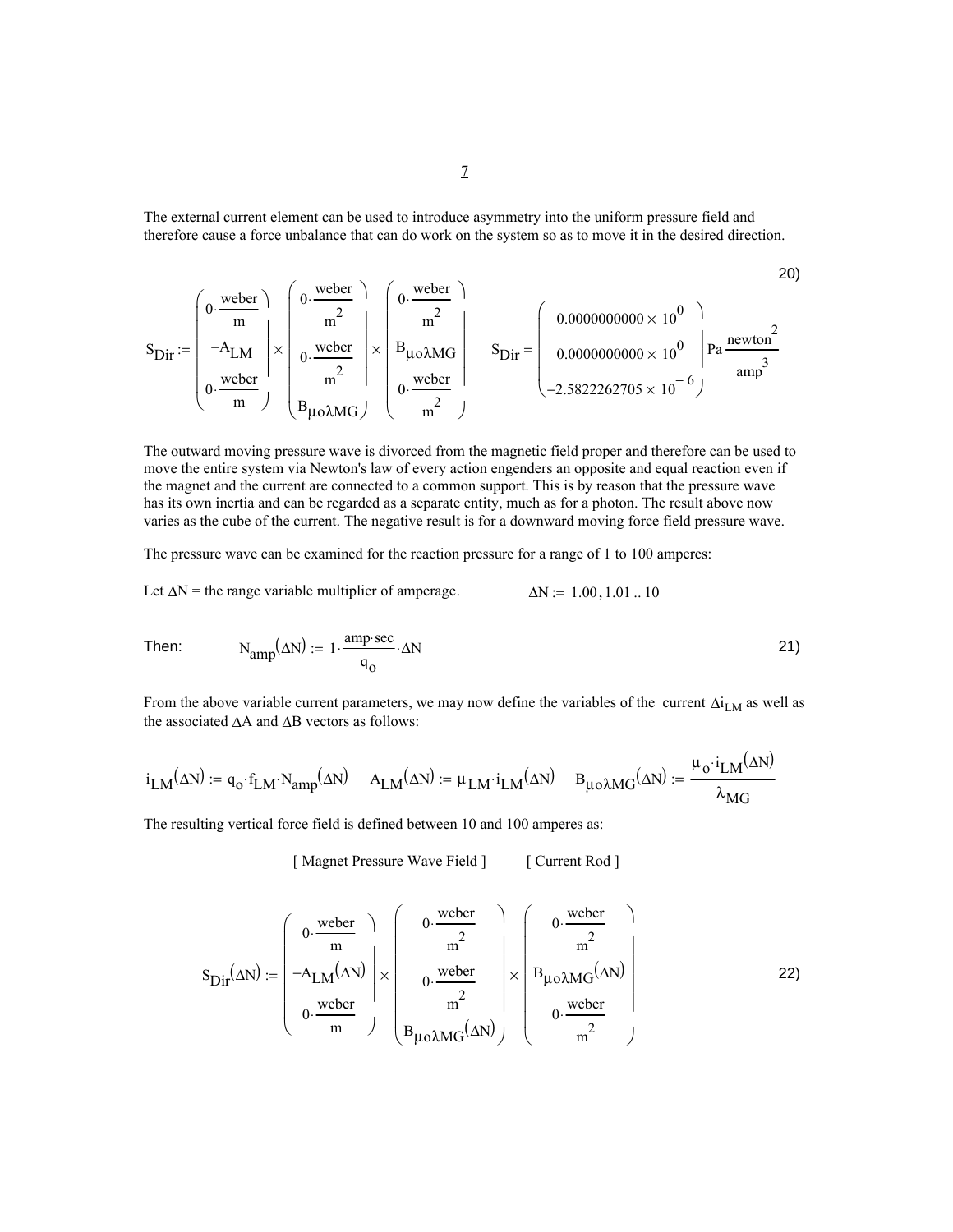



In the above plot, the force field  $S_{\text{Dir}}(\Delta N)$  term is bracketed to allow for the fact that the above Mathcad plotter only allows for a scalar input.

The Faraday motor as demonstrated by the above video uses a permanent magnet and a d.c. current in the rotor wire. The direction of rotation should remain the same if the direction of the magnetic flux from the magnet as well as the direction of current flow in the rotor wire are both changed simultaneously. Further, the direction of the pressure wave will also continue to be moving outwards. This may be an advantage from the standpoint of resonance where a strong impulse can cause a resonant circuit to ring in the form of a damped wave and if the circuit has low losses, the resonance will allow for the alternating current to continue without further input for an appreciable time. The frequency of resonance may be chosen to be equal to the  $f_{MG}$  frequency. Thus, the magnet can now be an electromagnet and capacitor arrangement.

The importance of the difference in the mode of operation between the Faraday motor experiment and an ordinary d.c. motor cannot be overstated. In the above video we see that the current carrying rotor wire carries current inline or parallel to the magnet's magnetic flux lines. This is contrary to the contemporary understanding and use of the magnetic flux orientation with respect to the direction of the rotor current in a d.c. motor. Without seeing the Faraday experiment the conclusion as to whether the wire would even move would most likely be that it would not. This is due to the contemporary teaching that a current carrying wire parallel to the magnetic flux is not expected to move at all. The above video obviously refutes that conclusion. Further, the method of motion is quite likely tied to a circular motion of the field that may be considered to be 90 degrees to the direction of the flux lines of the magnet. The heart of the mechanics of proton pressure wave dynamics and thus free energy may be tied to the macroscopic form inherent in Faraday's motor experiment as presented in the above video link. Of a related note, the below link points to a short video that shows a craft that may be based directly on the mechanics of this analysis.

#### GO: **http://www.electrogravity.com/FARADAY/RODDISK.mpg**

The vertical rods may be coaxial current elements and the magnetic field developed in a flat base coil. Notice the craft's rotation as the current elements follow the magnetic A vector  $(V_{LM})$  field rotation.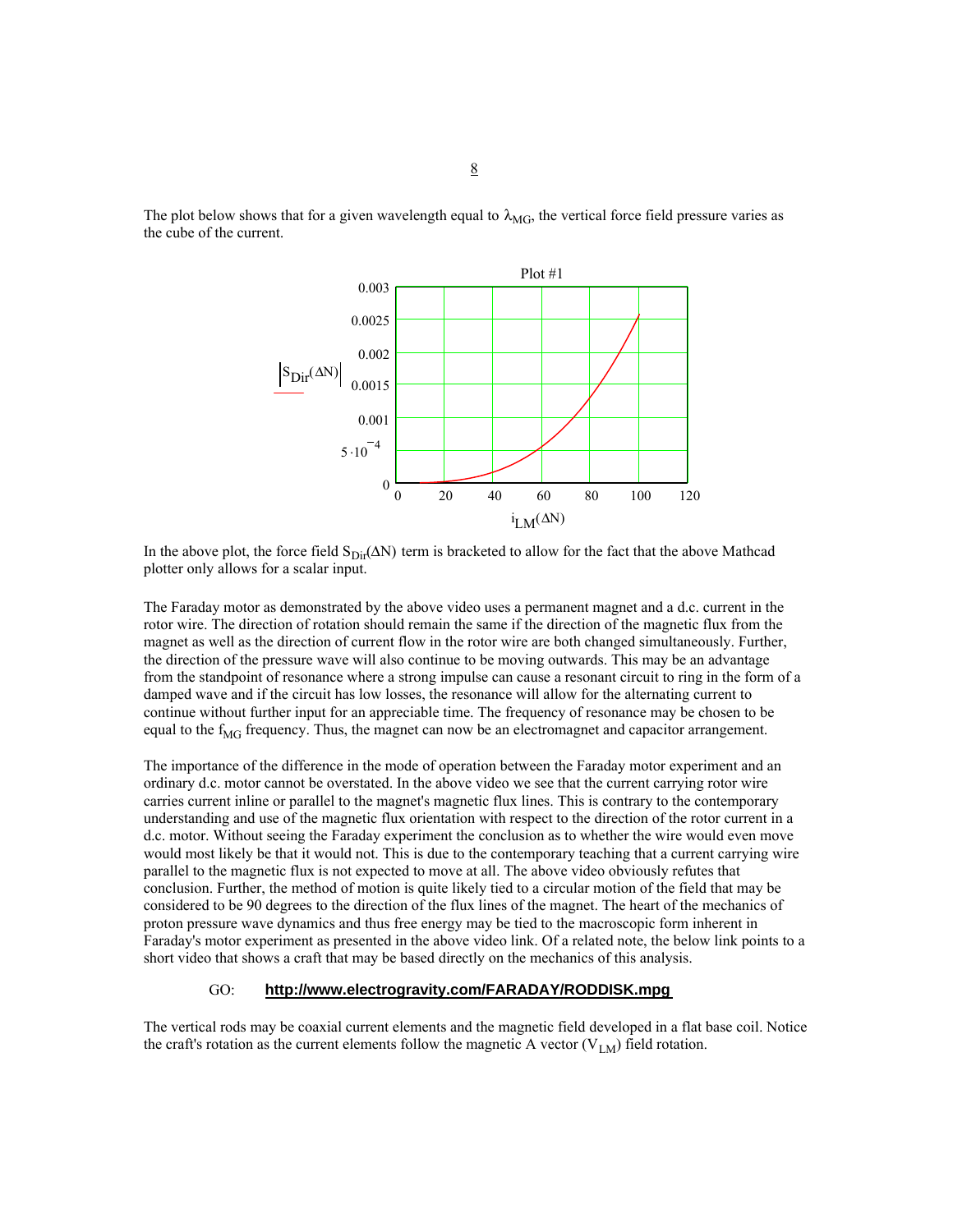**Figure 2: (From Modern Technical Physics, Beiser, Arthur, 1966 by Cummings Publishing Co.)**

#### 26-8 **FILE DC ELECTRIC MOTOR** 425

#### 26-8 THE DC ELECTRIC MOTOR

The torque which a magnetic field exerts on a current loop disappears when the loop turns so that its plane is perpendicular to the field direction. If the loop swings past this position, the torque on it will be in the opposite sense and will return the loop to the perpendicular orientation. In order to construct a motor capable of continuous rotation, then, the current in the loop must be automatically reversed each time it turns through 180°. The method by which this reversal is accomplished is shown in Fig. 26-13. The current is led to the loop by means of graphite rods called brushes which



FIG. 26-13. A simple dc electric motor. The commutator automatically reverses the current in the matating loop twice per rotation so that the torque will stay in the same direction.